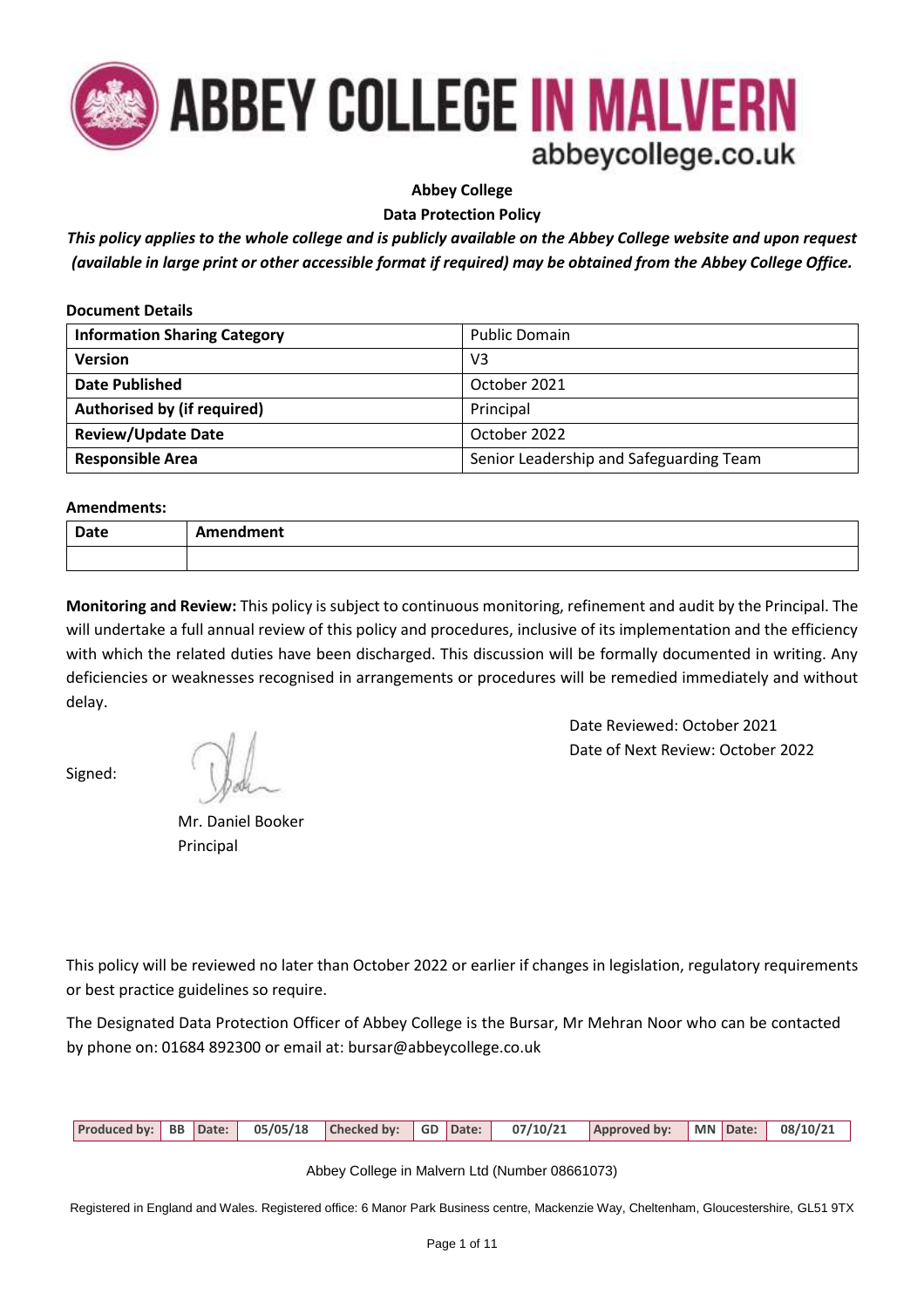

#### **Contents**

## **1. Aims:**

Our college aims to ensure that all personal data collected about staff, pupils, parents, governors, visitors and other individuals is collected, stored and processed in accordance with the Data [Protection Act 2018 \(DPA 2018\).](https://www.legislation.gov.uk/ukpga/2018/12/enacted) This policy applies to all personal data, regardless of whether it is in paper or electronic format.

## **2. Legislation and guidance**

This policy meets the requirements of the GDPR and the DPA 2018. It is based on guidance published by the Information Commissioner's Office (ICO) on th[e GDPR.](https://ico.org.uk/for-organisations/guide-to-the-general-data-protection-regulation-gdpr/)

It meets the requirements of th[e Protection of Freedoms Act 2012](https://www.legislation.gov.uk/ukpga/2012/9/part/1/chapter/2) when referring to our use of biometric data. It also reflects the ICO's [code of practice](https://ico.org.uk/media/for-organisations/documents/1542/cctv-code-of-practice.pdf) for the use of surveillance cameras and personal information. In addition, this policy complies with regulation 5 of the [Education \(Pupil Information\) \(England\) Regulations](http://www.legislation.gov.uk/uksi/2005/1437/regulation/5/made)  [2005,](http://www.legislation.gov.uk/uksi/2005/1437/regulation/5/made) which gives parents the right of access to their child's educational record.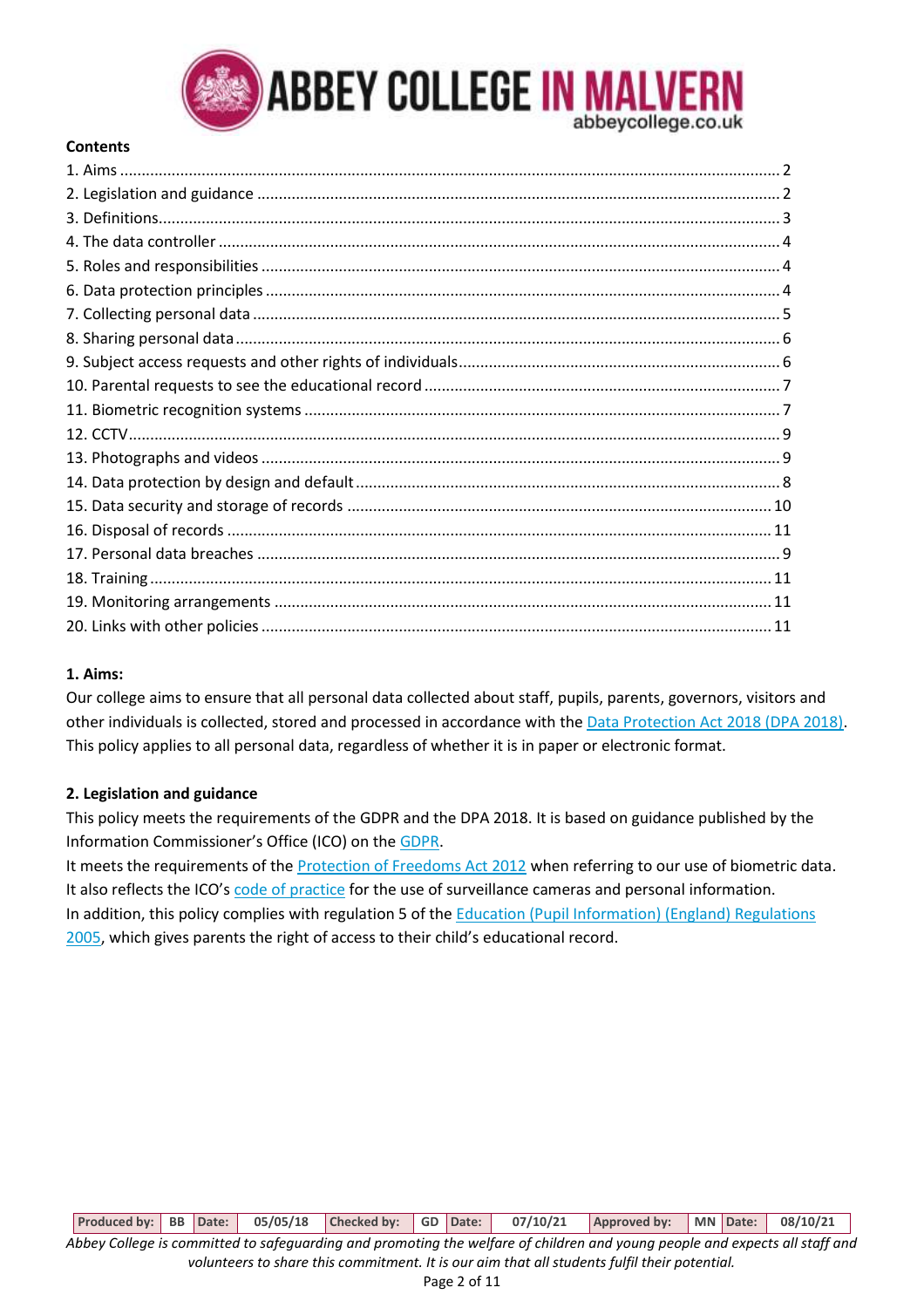

**ABBEY COLLEGE IN MALVERN** 

## **3. Definitions**

| <b>Term</b>                         | <b>Definition</b>                                                                                                                                                                                                                                                                                                                                                                                                           |
|-------------------------------------|-----------------------------------------------------------------------------------------------------------------------------------------------------------------------------------------------------------------------------------------------------------------------------------------------------------------------------------------------------------------------------------------------------------------------------|
| <b>Personal data</b>                | Any information relating to an identified, or identifiable,<br>individual.<br>This may include the individual's:<br>Name (including initials)<br>Identification number<br>Location data<br>Online identifier, such as a username<br>It may also include factors specific to the individual's physical,<br>physiological, genetic, mental, economic, cultural or social<br>identity.                                         |
| Special categories of personal data | Personal data which is more sensitive and so needs more<br>protection, including information about an individual's:<br>Racial or ethnic origin<br>Political opinions<br>Religious or philosophical beliefs<br>Trade union membership<br>Genetics<br>Biometrics (such as fingerprints, retina and iris patterns),<br>where used for identification purposes<br>Health - physical or mental<br>Sex life or sexual orientation |
| <b>Processing</b>                   | Anything done to personal data, such as collecting, recording,<br>organising, structuring, storing, adapting, altering, retrieving,<br>using, disseminating, erasing or destroying.<br>Processing can be automated or manual.                                                                                                                                                                                               |
| Data subject                        | The identified or identifiable individual whose personal data is<br>held or processed.                                                                                                                                                                                                                                                                                                                                      |
| Data controller                     | A person or organisation that determines the purposes and<br>the means of processing of personal data.                                                                                                                                                                                                                                                                                                                      |
| Data processor                      | A person or other body, other than an employee of the data<br>controller, who processes personal data on behalf of the data<br>controller.                                                                                                                                                                                                                                                                                  |
| Personal data breach                | A breach of security leading to the accidental or unlawful<br>destruction, loss, alteration, unauthorised disclosure of, or<br>access to personal data.                                                                                                                                                                                                                                                                     |

**Produced by: BB Date: 05/05/18 Checked by: GD Date: 07/10/21 Approved by: MN Date: 08/10/21** *Abbey College is committed to safeguarding and promoting the welfare of children and young people and expects all staff and volunteers to share this commitment. It is our aim that all students fulfil their potential.*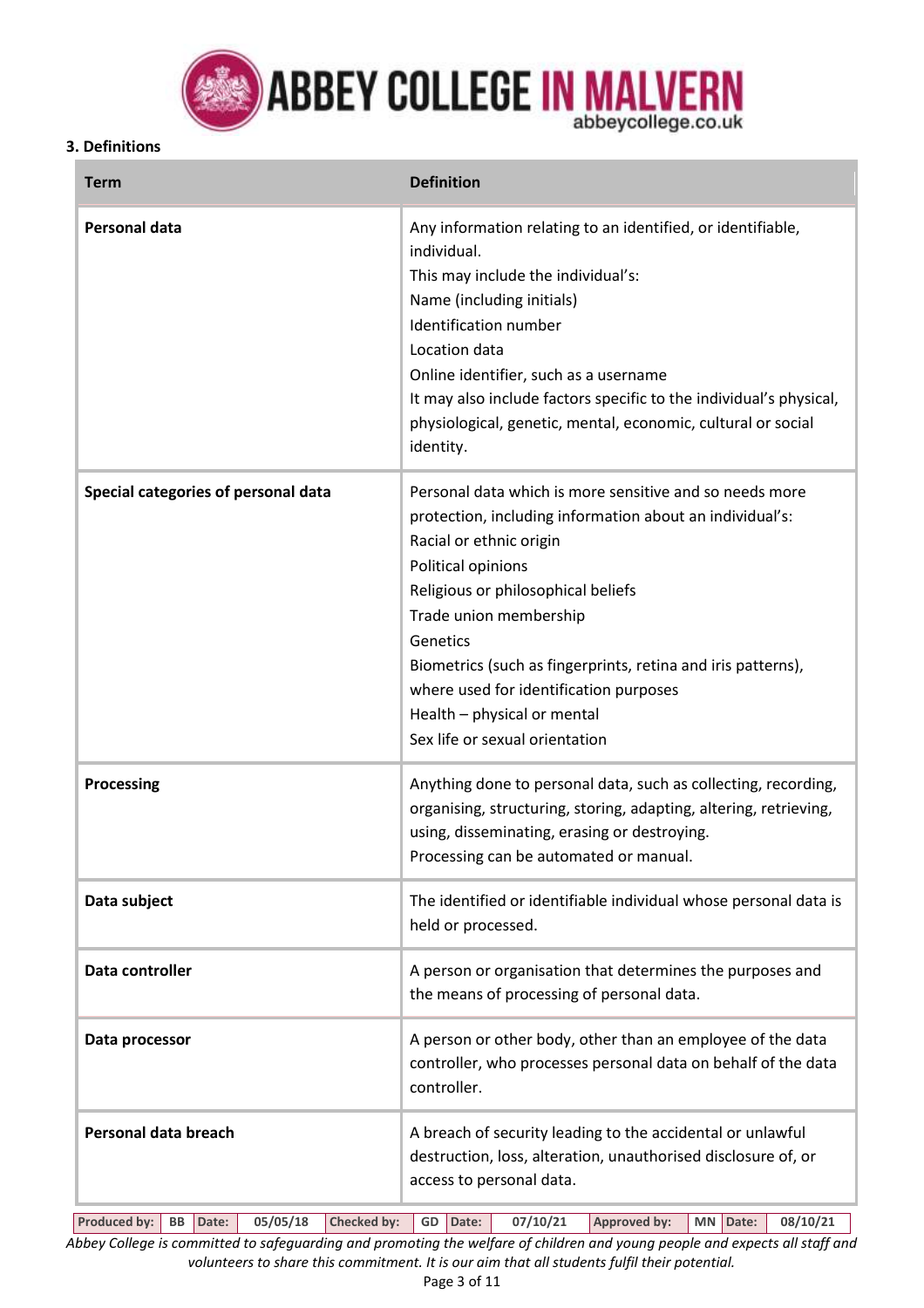

## **4. The data controller**

Abbey College processes personal data relating to parents, pupils, staff, governors, visitors and others, and therefore is a data controller.

The college is registered as a data controller with the ICO and will renew this registration annually or as otherwise legally required. The college's registration number is ZA223225.

## **5. Roles and responsibilities**

This policy applies to **all staff** employed by our college, and to external organisations or individuals working on our behalf. Staff who do not comply with this policy may face disciplinary action.

#### **5.1 Proprietor**

The proprietor has overall responsibility for ensuring that our college complies with all relevant data protection obligations.

#### **5.2 Data Protection Officer**

The Data Protection Officer (DPO) is responsible for overseeing the implementation of this policy, monitoring our compliance with data protection law, and developing related policies and guidelines where applicable. At Abbey College the DPO is Mehran Noor, the Bursar.

The DPO will provide an annual report of their activities directly to the governing body and, where relevant, report to the board their advice and recommendations on college data protection issues.

The DPO is also the first point of contact for individuals whose data the college processes, and for the ICO. Full details of the DPO's responsibilities are set out in their job description.

## **5.3 Principal**

The Principal acts as the representative of the data controller on a day-to-day basis.

## **5.4 All staff**

Staff are responsible for:

- Collecting, storing and processing any personal data in accordance with this policy
- Informing the college of any changes to their personal data, such as a change of address
- Contacting the DPO in the following circumstances:
- o With any questions about the operation of this policy, data protection law, retaining personal data or keeping personal data secure
- o If they have any concerns that this policy is not being followed
- $\circ$  If they are unsure whether or not they have a lawful basis to use personal data in a particular way
- o If they need to rely on or capture consent, draft a privacy notice, deal with data protection rights invoked by an individual, or transfer personal data outside the European Economic Area
- o If there has been a data breach see the Abbey College Data Breach Procedure
- $\circ$  Whenever they are engaging in a new activity that may affect the privacy rights of individuals
- $\circ$  If they need help with any contracts or sharing personal data with third parties

**Produced by: BB Date: 05/05/18 Checked by: GD Date: 07/10/21 Approved by: MN Date: 08/10/21** *Abbey College is committed to safeguarding and promoting the welfare of children and young people and expects all staff and* 

*volunteers to share this commitment. It is our aim that all students fulfil their potential.*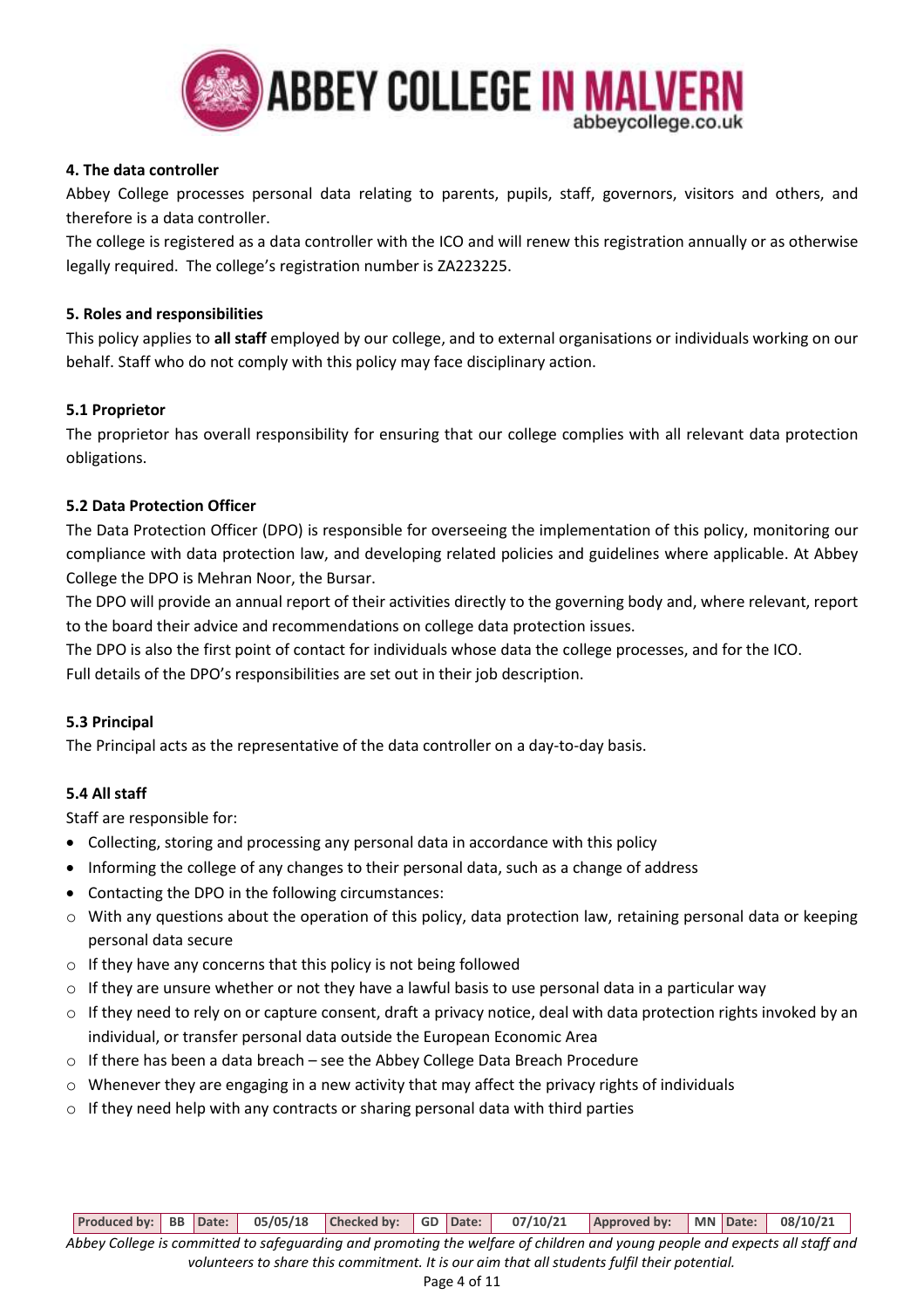

# **6. Data protection principles**

The GDPR is based on data protection principles that our college must comply with. The principles say that personal data must be:

- Processed lawfully, fairly and in a transparent manner
- Collected for specified, explicit and legitimate purposes
- Adequate, relevant and limited to what is necessary to fulfil the purposes for which it is processed
- Accurate and, where necessary, kept up to date
- Kept for no longer than is necessary for the purposes for which it is processed
- Processed in a way that ensures it is appropriately secure

This policy sets out how the college aims to comply with these principles.

## **7. Collecting personal data**

## **7.1 Lawfulness, fairness and transparency**

We will only process personal data where we have one of 6 'lawful bases' (legal reasons) to do so under data protection law:

- The data needs to be processed so that the college can **fulfil a contract** with the individual, or the individual has asked the college to take specific steps before entering into a contract
- The data needs to be processed so that the college can **comply with a legal obligation**
- The data needs to be processed to ensure the **vital interests** of the individual e.g. to protect someone's life
- The data needs to be processed so that the college, as a public authority, can perform a task **in the public interest,** and carry out its official functions
- The data needs to be processed for the **legitimate interests** of the college or a third party (provided the individual's rights and freedoms are not overridden)
- The individual (or their parent/carer when appropriate in the case of a pupil) has freely given clear **consent**

For special categories of personal data, we will also meet one of the special category conditions for processing which are set out in the GDPR and Data Protection Act 2018.

If we offer online services to pupils, such as classroom apps which require use of personal data, and we intend to rely on consent as a basis for processing, we will get parental consent where the pupil is under 13 (except for online counselling and preventive services).

Whenever we first collect personal data directly from individuals, we will provide them with the relevant information required by data protection law.

## **7.2 Limitation, minimisation and accuracy**

We will only collect personal data for specified, explicit and legitimate reasons. We will explain these reasons to the individuals when we first collect their data. If we want to use personal data for reasons other than those given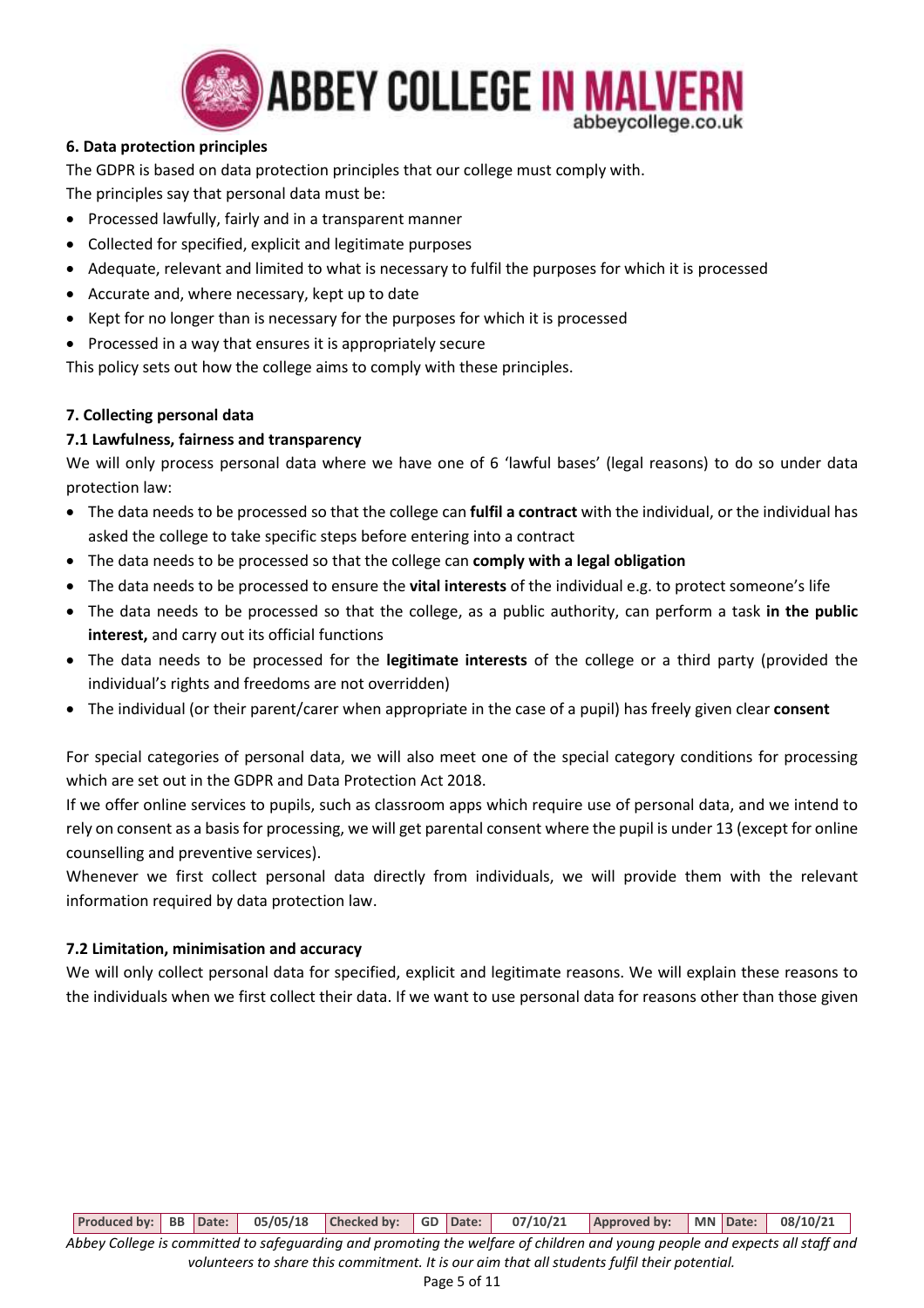

when we first obtained it, we will inform the individuals concerned before we do so, and seek consent where necessary. Staff must only process personal data where it is necessary in order to do their jobs. When staff no longer need the personal data they hold, they must ensure it is deleted or anonymised.

## **8. Sharing personal data**

We will not normally share personal data with anyone else, but may do so where:

- There is an issue with a pupil or parent/carer that puts the safety of our staff at risk
- We need to liaise with other agencies we will seek consent as necessary before doing this
- Our suppliers or contractors need data to enable us to provide services to our staff and pupils for example, IT companies. When doing this, we will:
	- o Only appoint suppliers or contractors which can provide sufficient guarantees that they comply with data protection law.
	- $\circ$  Establish a data sharing agreement with the supplier or contractor, either in the contract or as a standalone agreement, to ensure the fair and lawful processing of any personal data we share.
	- o Only share data that the supplier or contractor needs to carry out their service, and information necessary to keep them safe while working with us.

We will also share personal data with law enforcement and government bodies where we are legally required to do so, including for:

- The prevention or detection of crime and/or fraud
- The apprehension or prosecution of offenders
- The assessment or collection of tax owed to HMRC
- In connection with legal proceedings
- Where the disclosure is required to satisfy our safeguarding obligations
- Research and statistical purposes, as long as personal data is sufficiently anonymised or consent has been provided

We may also share personal data with emergency services and local authorities to help them to respond to an emergency situation that affects any of our pupils or staff. Where we transfer personal data to a country or territory outside the European Economic Area, we will do so in accordance with data protection law.

## **9. Subject access requests and other rights of individuals**

## **9.1 Subject access requests**

Individuals have a right to make a 'subject access request' to gain access to personal information that the college holds about them. This includes:

- Confirmation that their personal data is being processed
- Access to a copy of the data
- The purposes of the data processing
- The categories of personal data concerned
- Who the data has been, or will be, shared with
- How long the data will be stored for, or if this isn't possible, the criteria used to determine this period
- The source of the data, if not the individual
- Whether any automated decision-making is being applied to their data, and what the significance and consequences of this might be for the individual

**Produced by: BB Date: 05/05/18 Checked by: GD Date: 07/10/21 Approved by: MN Date: 08/10/21**

*Abbey College is committed to safeguarding and promoting the welfare of children and young people and expects all staff and volunteers to share this commitment. It is our aim that all students fulfil their potential.*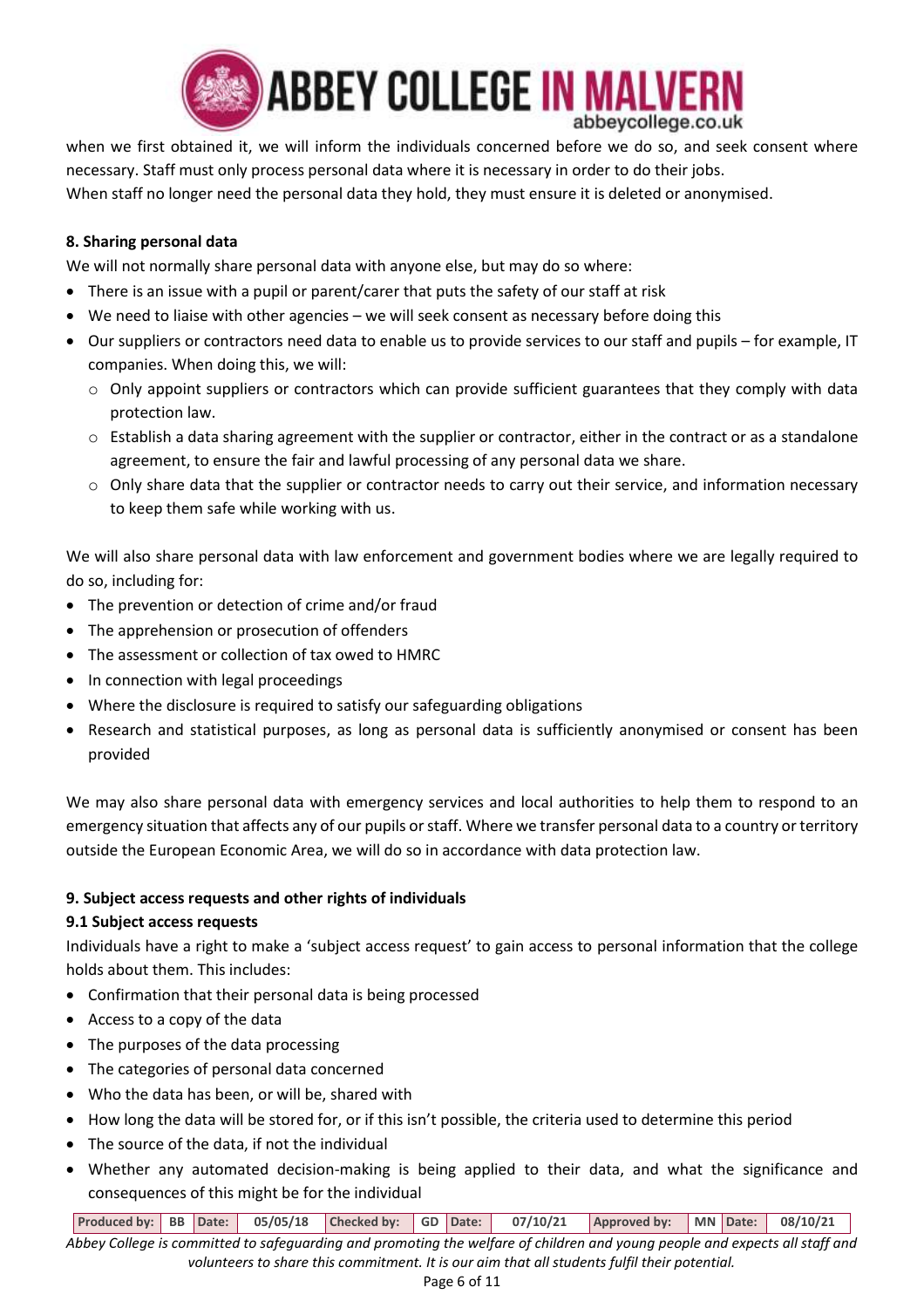

Subject access requests must be submitted in writing, either by letter, email or fax to the DPO. They should include:

- Name of individual
- Correspondence address
- Contact number and email address
- Details of the information requested

If staff receive a subject access request they must immediately forward it to the DPO.

## **9.2 Children and subject access requests**

Personal data about a child belongs to that child, and not the child's parents or carers. For a parent or carer to make a subject access request with respect to their child, the child must either be unable to understand their rights and the implications of a subject access request, or have given their consent. Children aged 12 and above are generally regarded to be mature enough to understand their rights and the implications of a subject access request. Therefore, most subject access requests from parents or carers of pupils at our college may not be granted without the express permission of the pupil. This is not a rule and a pupil's ability to understand their rights will always be judged on a case-by-case basis.

## **9.3 Responding to subject access requests**

When responding to requests, we:

- May ask the individual to provide 2 forms of identification
- May contact the individual via phone to confirm the request was made
- Will respond without delay and within 1 month of receipt of the request
- Will provide the information free of charge
- May tell the individual we will comply within 3 months of receipt of the request, where a request is complex or numerous. We will inform the individual of this within 1 month, and explain why the extension is necessary

We will not disclose information if it:

- Might cause serious harm to the physical or mental health of the pupil or another individual
- Would reveal that the child is at risk of abuse, where the disclosure of that information would not be in the child's best interests
- Is contained in adoption or parental order records
- Is given to a court in proceedings concerning the child

If the request is unfounded or excessive, we may refuse to act on it, or charge a reasonable fee which considers administrative costs. A request will be deemed to be unfounded or excessive if it is repetitive, or asks for further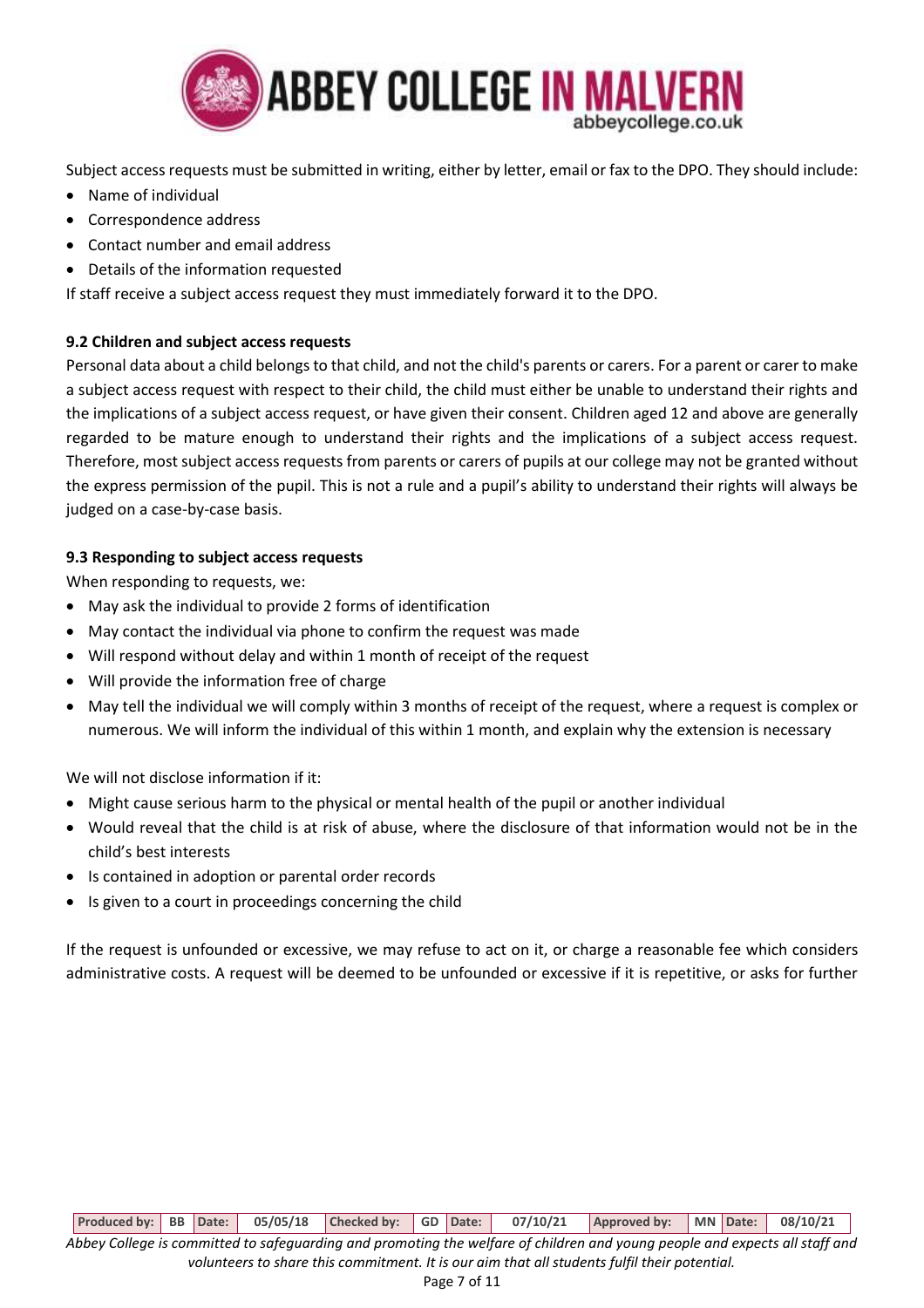

copies of the same information. When we refuse a request, we will tell the individual why, and tell them they have the right to complain to the ICO.

# **9.4 Other data protection rights of the individual**

In addition to the right to make a subject access request (see above), and to receive information when we are collecting their data about how we use and process it (see section 7), individuals also have the right to:

- Withdraw their consent to processing at any time
- Ask us to rectify, erase or restrict processing of their personal data, or object to the processing of it (in certain circumstances)
- Prevent use of their personal data for direct marketing
- Challenge processing which has been justified on the basis of public interest
- Request a copy of agreements under which their personal data is transferred outside of the European Economic Area
- Object to decisions based solely on automated decision making or profiling (decisions taken with no human involvement, that might negatively affect them)
- Prevent processing that is likely to cause damage or distress
- Be notified of a data breach in certain circumstances
- Make a complaint to the ICO
- Ask for their personal data to be transferred to a third party in a structured, commonly used and machinereadable format (in certain circumstances)

Individuals should submit any request to exercise these rights to the DPO. If staff receive such a request, they must immediately forward it to the DPO.

## **10. Parental requests to see the educational record**

Parents, or those with parental responsibility, have a legal right to free access to their child's educational record (which includes most information about a pupil) within 15 college days of receipt of a written request.

## **11. Biometric recognition systems**

Where we use pupils' biometric data as part of an automated biometric recognition system to facilitate our cashless catering system where pupils use finger prints to receive college dinners instead of paying with cash we will comply with the requirements of the **Protection of Freedoms Act 2012**.

Parents/carers will be notified before any biometric recognition system is put in place or before their child first takes part in it. The college will get written consent from at least one parent or carer before we take any biometric data from their child and first process it.

Parents/carers and pupils have the right to choose not to use the college's biometric system(s). We will provide alternative means of accessing the relevant services for those pupils. For example, pupils can use PIN numbers to access the system to pay for college dinners if they wish.

Parents/carers and pupils can object to participation in the college's biometric recognition system(s), or withdraw consent, at any time, and we will make sure that any relevant data already captured is deleted.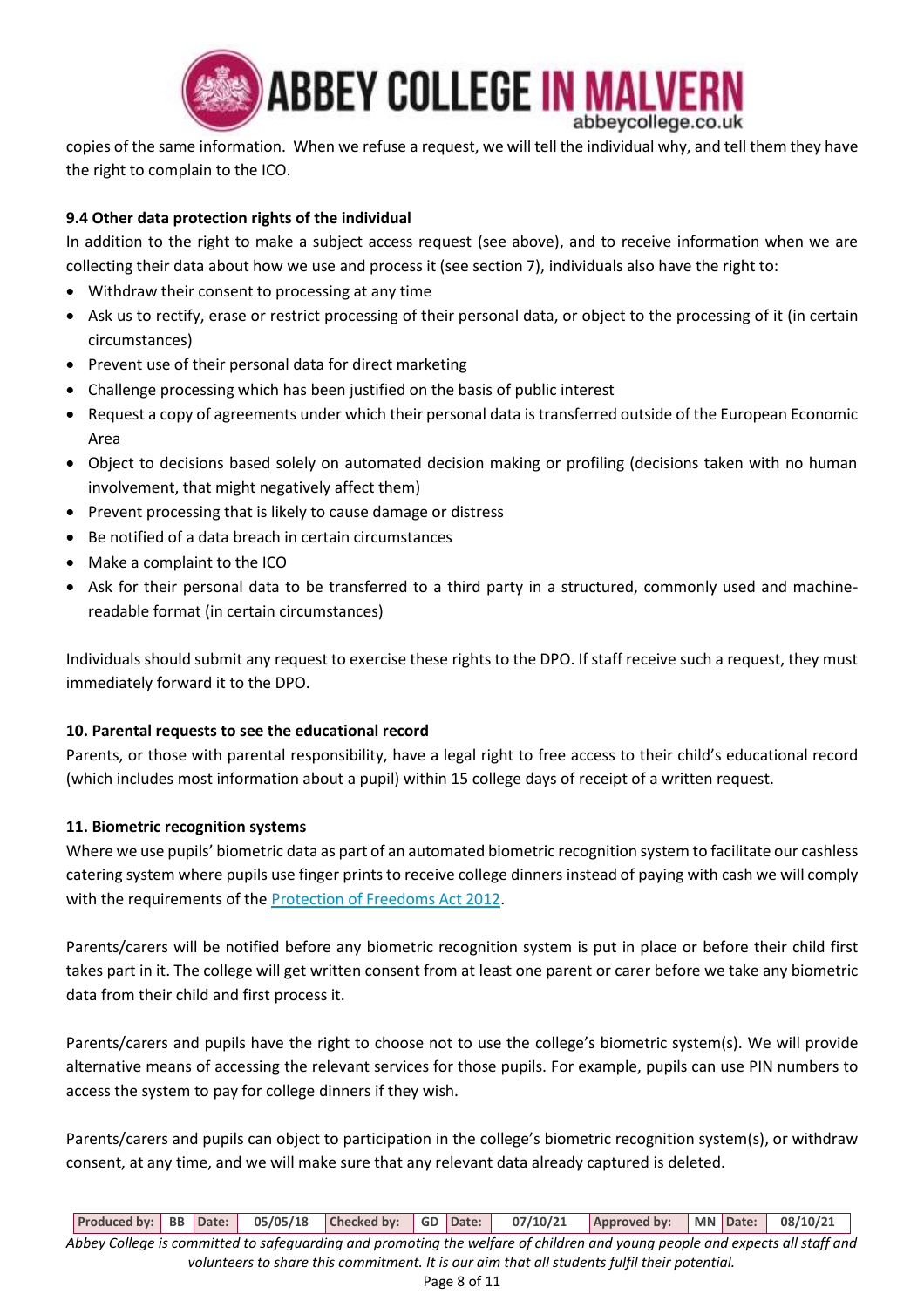

As required by law, if a pupil refuses to participate in, or continue to participate in, the processing of their biometric data, we will not process that data irrespective of any consent given by the pupil's parent(s)/carer(s).

Where staff members or other adults use the college's biometric system(s), we will also obtain their consent before they first take part in it, and provide alternative means of accessing the relevant service if they object. Staff and other adults can also withdraw consent at any time, and the college will delete any relevant data already captured.

## **12. CCTV**

We use CCTV in various locations around the college site to ensure it remains safe. We will adhere to the ICO's code [of practice](https://ico.org.uk/media/for-organisations/documents/1542/cctv-code-of-practice.pdf) for the use of CCTV.

We do not need to ask individuals' permission to use CCTV, but we make it clear where individuals are being recorded. Security cameras are clearly visible and accompanied by prominent signs explaining that CCTV is in use. Any enquiries about the CCTV system should be directed to the Principal.

## **13. Photographs and videos**

As part of our college activities, we may take photographs and record images of individuals within our college. We will obtain written consent from parents/carers for photographs and videos to be taken of pupils for communication, marketing and promotional materials. Where we need parental consent, we will clearly explain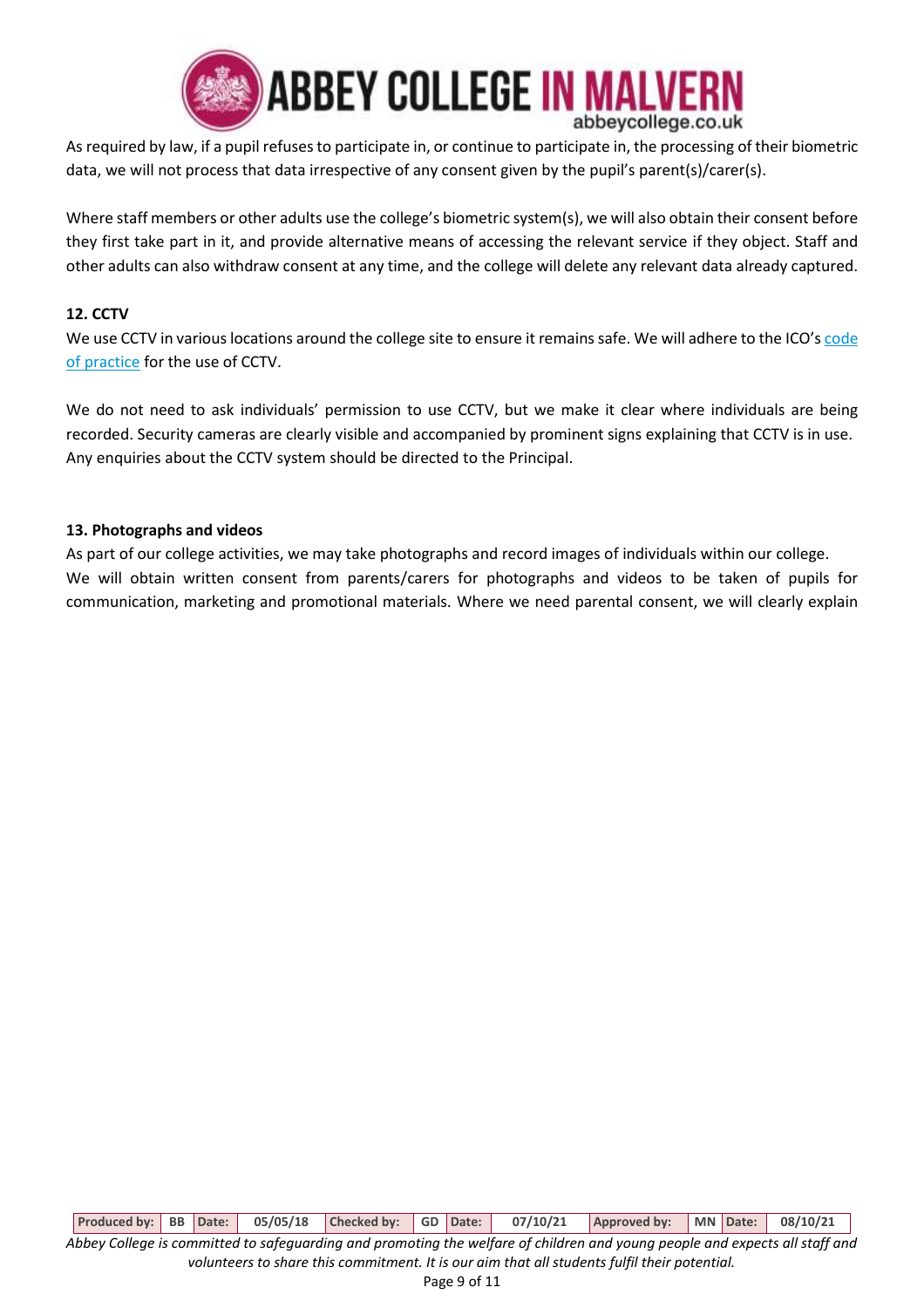

how the photograph and/or video will be used to both the parent/carer and pupil. Where we don't need parental consent, we will clearly explain to the pupil how the photograph and/or video will be used. Uses may include:

- Within college on notice boards, college posters, prospectus and newsletters, etc.
- Outside of college by external agencies such as the college photographer, newspapers, campaigns
- Online on our college website or social media pages

Consent can be refused or withdrawn at any time. If consent is withdrawn, we will delete the photograph or video and not distribute it further. When using photographs and videos in this way we will not accompany them with any other personal information about the child, to ensure they cannot be identified.

# **14. Data protection by design and default**

We will put measures in place to show that we have integrated data protection into all of our data processing activities, including:

- Appointing a suitably qualified DPO, and ensuring they have the necessary resources to fulfil their duties and maintain their expert knowledge
- Only processing personal data that is necessary for each specific purpose of processing, and always in line with the data protection principles set out in relevant data protection law (see section 6)
- Completing privacy impact assessments where the college's processing of personal data presents a high risk to rights and freedoms of individuals, and when introducing new technologies (the DPO will advise on this process)
- Integrating data protection into internal documents including this policy, any related policies and privacy notices
- Regularly training members of staff on data protection law, this policy, any related policies and any other data protection matters; we will also keep a record of attendance
- Regularly conducting reviews and audits to test our privacy measures and make sure we are compliant
- Maintaining records of our processing activities, including:
	- o For the benefit of data subjects, making available the name and contact details of our college and DPO and all information we are required to share about how we use and process their personal data (via our privacy notices)
	- o For all personal data that we hold, maintaining an internal record of the type of data, data subject, how and why we are using the data, any third-party recipients, how and why we are storing the data, retention periods and how we are keeping the data secure

# **15. Data security and storage of records**

We will protect personal data and keep it safe from unauthorised or unlawful access, alteration, processing or disclosure, and against accidental or unlawful loss, destruction or damage. In particular:

- Paper-based records and portable electronic devices, such as laptops and hard drives that contain personal data are kept under lock and key when not in use
- Papers containing confidential personal data must not be left on office and classroom desks, on staffroom tables, pinned to notice/display boards, or left anywhere else where there is general access
- Where personal information needs to be taken off site it must be safeguarded, papers should be carried in locked briefcases. The use by staff of removable media e.g. USB sticks is not permitted.
- Passwords that are at least 8 characters long containing letters and numbers are used to access college computers, laptops and other electronic devices. Staff and pupils are automatically reminded to change their passwords at regular intervals